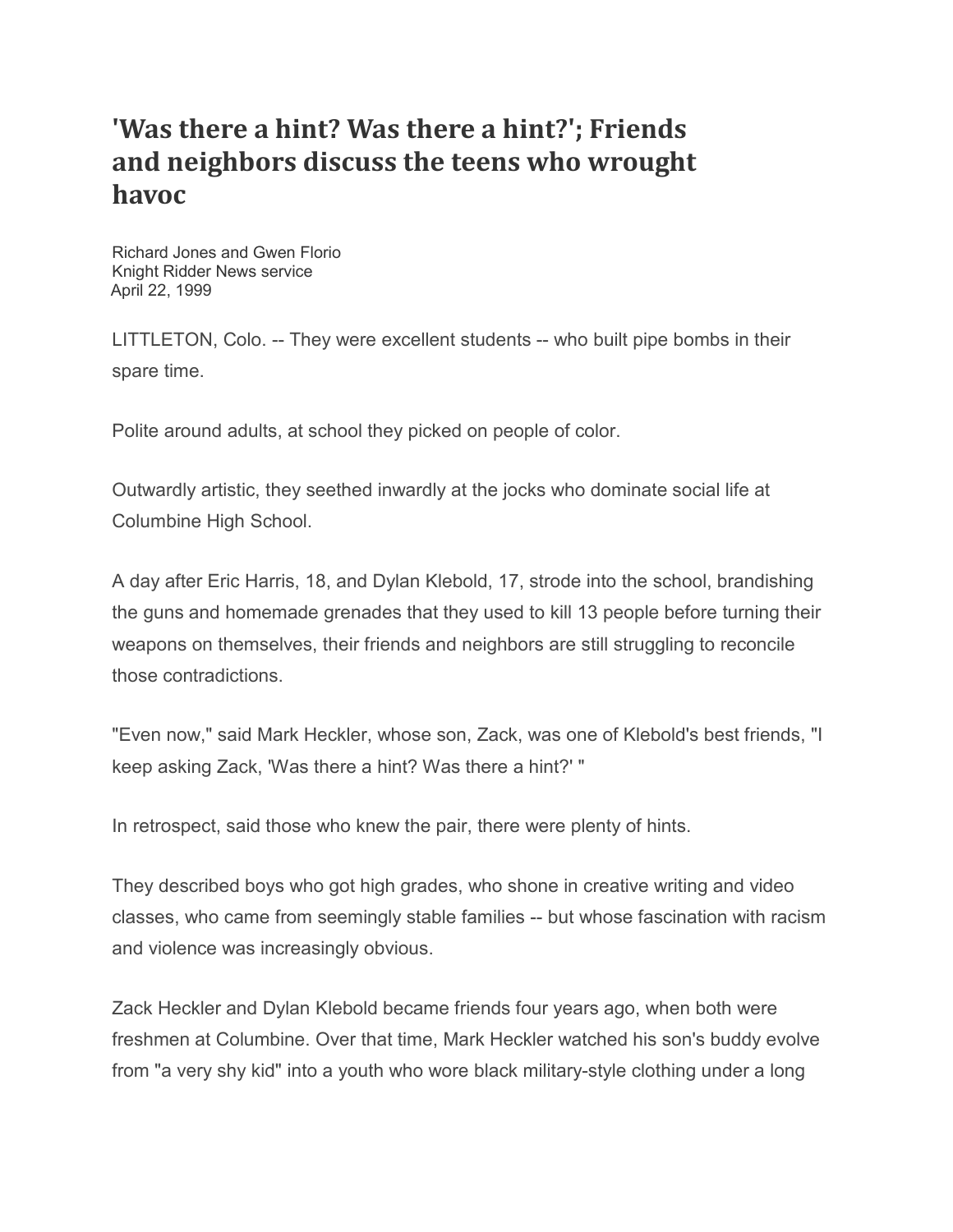coat, and who let his friendship with Zack slide in favor of a new group calling itself the "Trench Coat Mafia," after the long dark coats members wore.

The Hecklers started hearing more about a boy named Eric Harris, who bragged about building pipe bombs and detonating them in a field outside their upscale housing development.

Klebold was spending more time with Harris, less with Zack.

"We watched the change in Dylan," he said. "He came around less and less."

And yet: "When he came to visit us, he'd take the trench coat off and leave it in the car."

It was almost as though a persona went along with the trench coats, one that was more apparent in school, where other students said Klebold and Harris wore the distinctive garb no matter what the weather.

Matt Good, 16, who lived two doors down from Harris, said that his neighbor was always friendly when they saw each other in their cul-de-sac of split-level homes. But in school, Harris flaunted Nazi insignia, taunted black students with racial slurs, and trading German phrases with Klebold.

The two seemed to have adopted a hybrid style that incorporated elements of Goth - involving black clothing and makeup -- and neo-Nazism. That sort of blend isn't unusual, said Brian Levin, a professor at Stockton University in South Jersey who studies hate groups.

"This is really the new face of terrorism," he said. "They're younger. They make their own ideology."

Harris and Klebold attacked the school on April 20, a day that is significant on two levels. "They knew it was Hitler's birthday," said Erik Veik, 16, who had a video production class with the youths. But the date, 4-20, also is known by marijuana users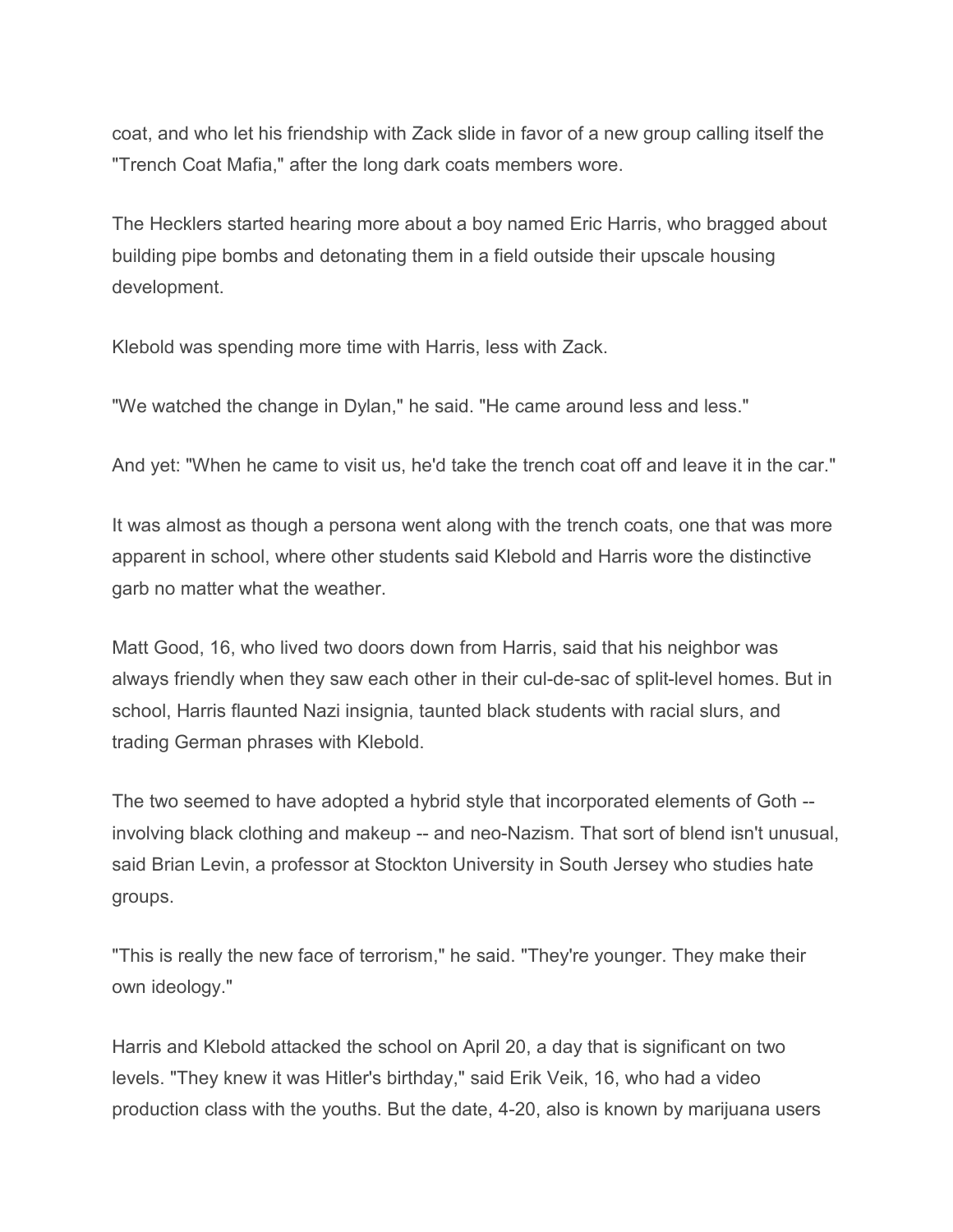as the legal designation for a drug charge. "Is (the significance) the penal code or Hitler's birthday? We'll never know," he said.

"What's more interesting here is that these fellows were into rebellion and revenge ... and what better way to affirm yourself at the top of a subculture than by doing the most rebellious thing you can against society, and at the same time, getting back at the people you don't like?"

In this case, said Good, that meant jocks and minorities.

"They'd say things like, 'Oh, the jocks think they're so cool. They run this school,"' said Good. And, he said, they'd make racist remarks to the school's few minority-group members students.

The antagonism was mutual.

Mike Smith, 18, a senior, was the point guard of the school's state championship basketball team, and is on the track team. He is also one of about a half-dozen African American students among Columbine's 1,800 students.

"They were ones you'd make fun of," he said, he said of the Trench Coat Mafia.

"Sometimes it'd be me calling them names. It was like fun and games," said Smith. His hair dyed blond, the basketball player Wednesday wore a Perry Ellis sweatsuit, silver chains and jewelry, and a diamond stud in his left ear. In the left lapel of his sweatsuit jacket he displayed a silver ribbon in remembrance of the victims.

He said that he and the other jocks would pick on the mafia members, egging them on with gibes of "gay," or "inbreed."

Harris and Klebold would respond in German, he said. "They'd talk back to us in another language and we'd just laugh," he said.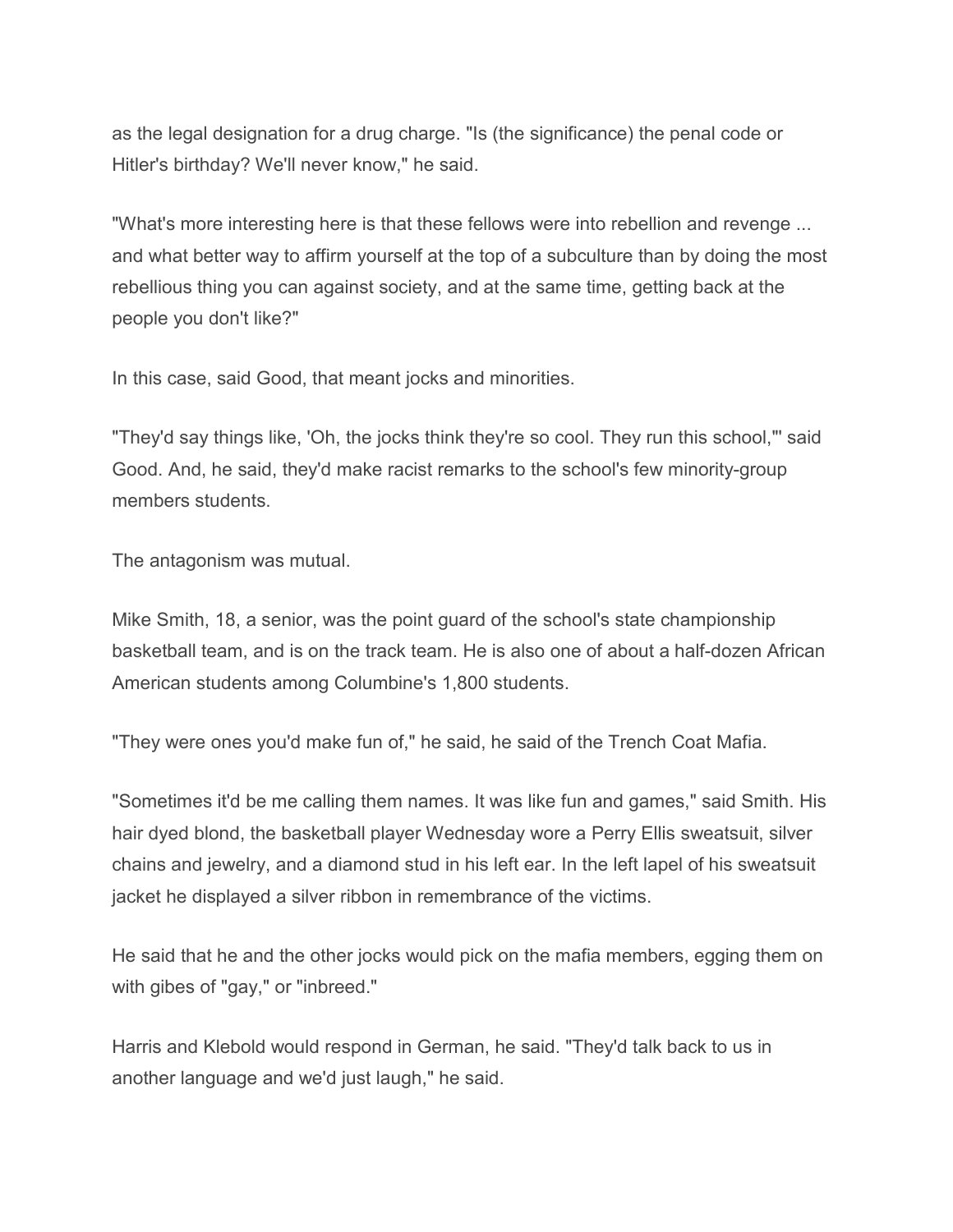The tensions between the two groups came to a head at the end of the last school year. For several weeks, Smith said, the two groups fought almost daily after school.

"It was like, 'OK, we'll meet you here and we'll meet you there and get it all over with,"' he said. He said school officials knew about the fights but did little to stop them.

"Boys will be boys, just cut it out, that's what we heard," he said. "Here, the teams are so good that if you're an athlete, you're not going to get suspended unless you do something really bad."

At the time in the past, he had shrugged off the disputes. But Wednesday, he felt guilty.

"Sometimes," he added, gesturing at the school over his shoulder, "I think it's because of me."

Likewise, others searched their memories of contact with Klebold and Harris for any sign that the rampage was imminent.

The night before the slayings, Klebold and Zack Heckler spoke on the phone as they did nearly nightly, despite their waning friendship, said Zack's father.

"But Dylan said, 'Zack, I'm kinda tired,' and then he hung up," said Mike Heckler. "Now, I put two and two together after this chaos ... and I think Dylan was trying to protect Zack."

His son never saw Klebold the day of the shooting, he said. "But when we heard 'trench coat' and when we heard "pipe bombs," Zack knew who it was."

On the morning of the shooting, Jessica Rosencrans showed up at Columbine at 6:15 for bowling class, a senior elective. As always, Eric Harris was there.

"He seemed perfectly normal," she said of the boy who less than six hours later would help gun down 13 of her fellow students.